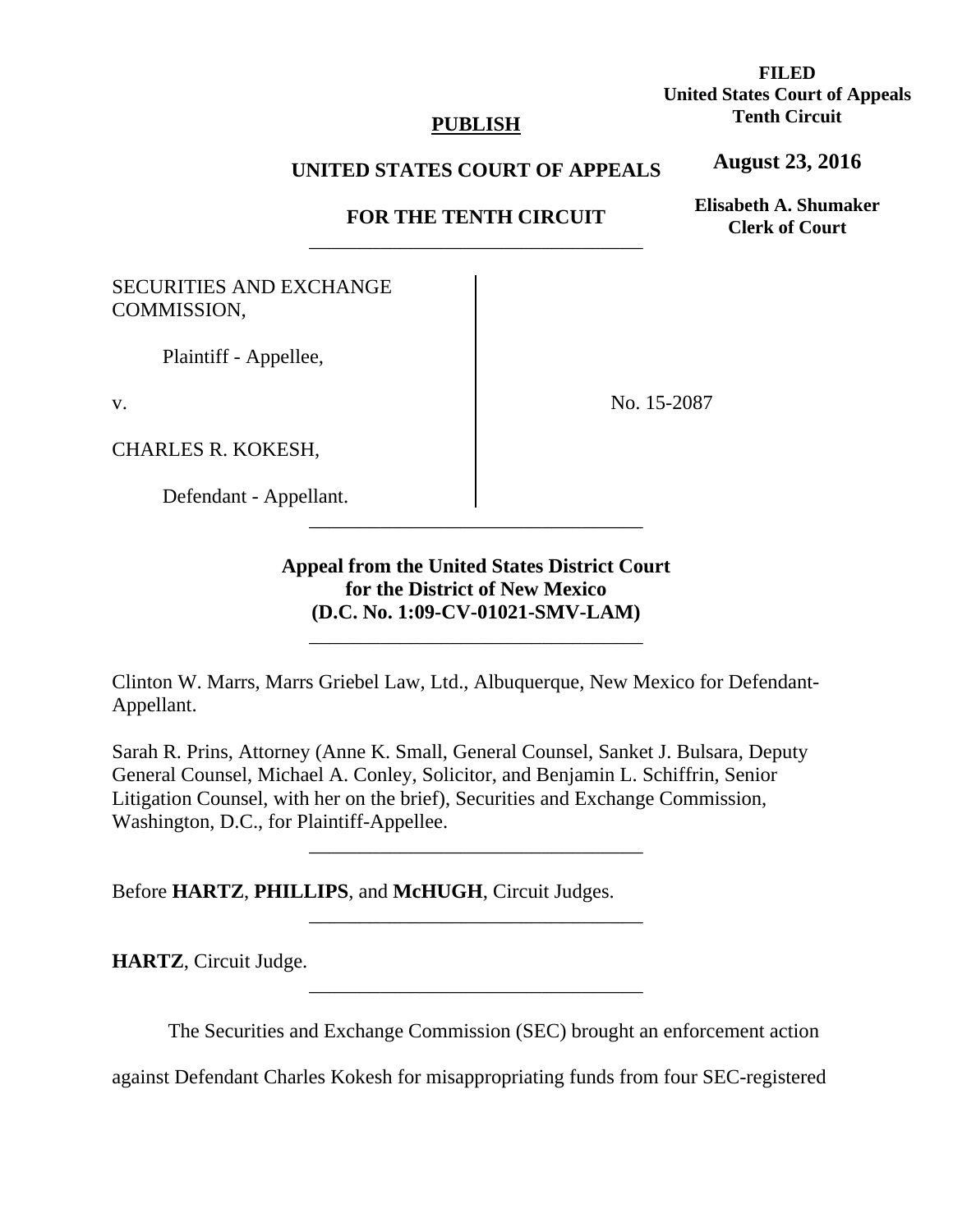business development companies (BDCs) in violation of federal securities laws. After a jury returned a verdict in favor of the SEC, the United States District Court for the District of New Mexico entered a final judgment permanently enjoining Defendant from violating certain provisions of federal securities laws, ordering disgorgement of \$34.9 million plus prejudgment interest of \$18.1 million, and imposing a civil penalty of \$2.4 million. Defendant appeals, asserting that the court's imposition of the disgorgement and permanent injunction was barred by 28 U.S.C. § 2462, which sets a five-year limitations period for suits "for the enforcement of any civil fine, penalty, or forfeiture." He also argues that the district court erred by precluding him from presenting evidence of attorney and accountant participation to show his lack of knowledge of the misconduct. Exercising jurisdiction under 28 U.S.C. § 1291, we affirm. We hold that both the permanent injunction and the disgorgement order are remedial and not subject to § 2462. And we reject the evidentiary claim.

#### **I. BACKGROUND**

The BDCs from which Defendant misappropriated funds were Technology Funding Medical Partners I, L.P.; Technology Funding Partners III, L.P.; Technology Funding Venture Partners IV, An Aggressive Growth Fund, L.P.; and Technology Funding Venture Partners V, An Aggressive Growth Fund, L.P. (collectively, the Funds). The Funds raised money from investors through public securities offerings and invested in private start-up companies that focused on technology, biotechnology, and medical diagnostics.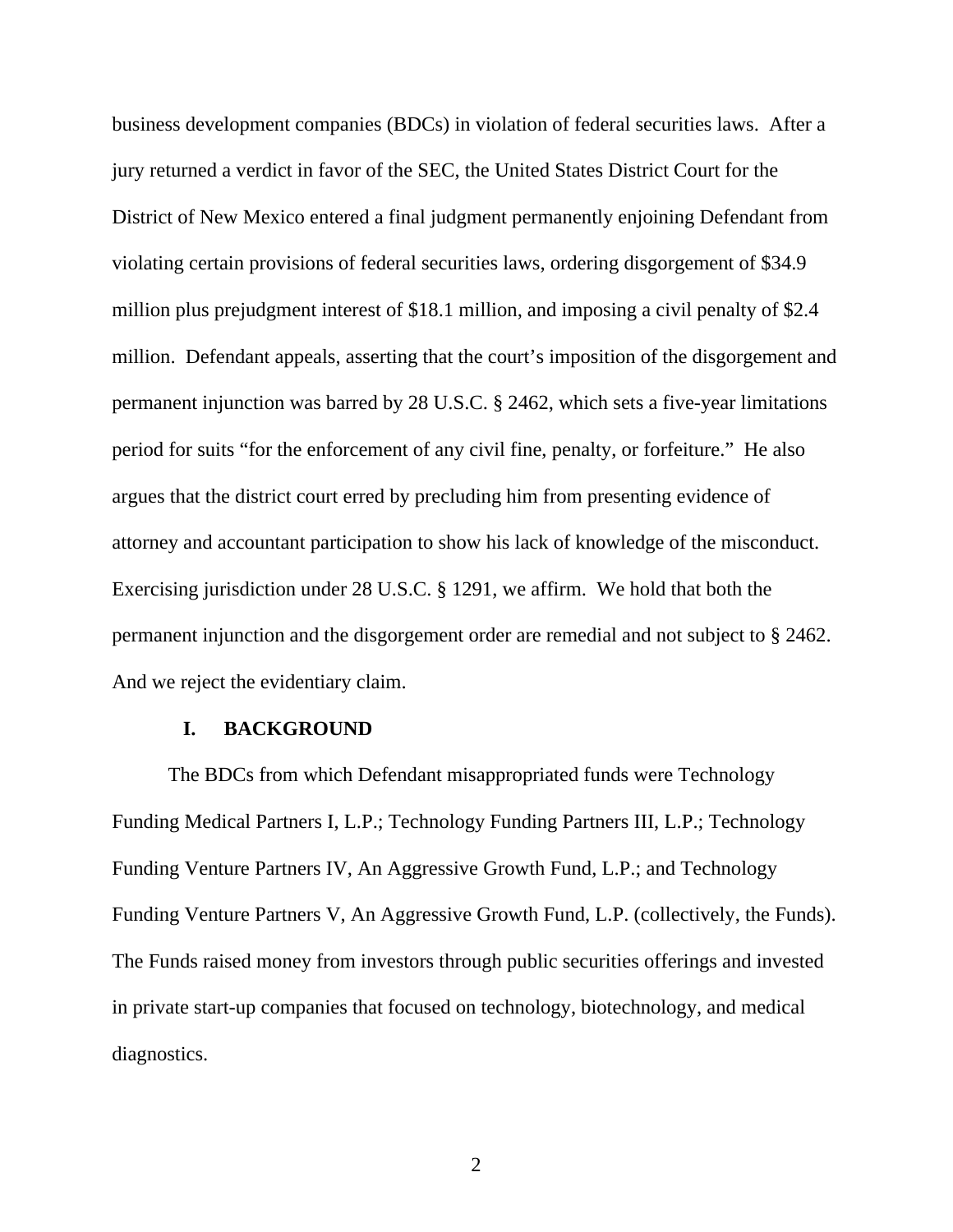As a limited partnership, each Fund was governed by a written agreement. Each agreement provided for the election of three individual general partners and two managing general partners. The managing general partners conducted day-to-day operations and made investment recommendations, subject to supervision by the governance committee of each Fund, which was composed of the individual general partners or the individual general partners and two representatives of the managing general partners.

Technology Funding Ltd. and Technology Funding, Inc. (collectively, the Advisers), which were SEC-registered investment advisers, were the managing general partners for each Fund. The Advisers were owned and controlled by Defendant. They had contracts with the Funds—which were signed by Defendant—that described how they would be compensated. The contracts prohibited any payments to the Advisers that were not expressly specified.

From 1995 through 2006, Defendant directed the Advisers' treasurer to take \$23.8 million from the Funds to pay salaries and bonuses to officers of the Advisers (which included Defendant himself) and to take \$5 million to cover the Advisers' office rent. In 2000 he also caused the Advisers to take \$6.1 million in payments described as "tax distributions" in SEC reports that he signed. Defendant received over 90% of these "tax distributions," despite paying only \$10,304 in federal taxes that year.

These payments violated the contracts between the Advisers and the Funds. First, until 2000 the contracts prohibited payments for salaries of the Advisers' controlling persons, including Defendant and other officers. Although the contracts were amended in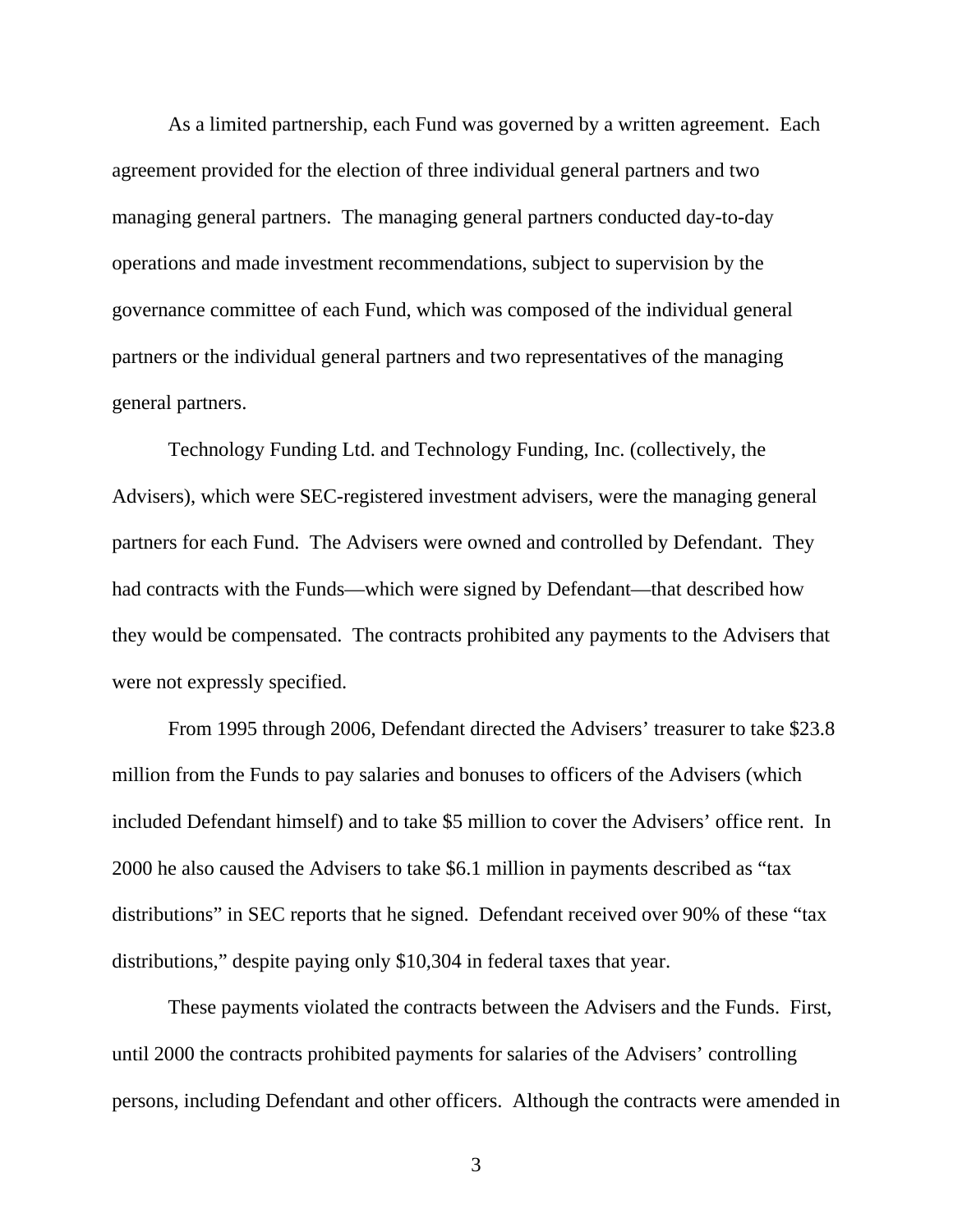2000 to permit reimbursement for controlling-person salaries, the amendment was based on a misleading proxy statement (signed by Defendant) which falsely identified him as the only controlling person and grossly underreported his annual salary. Second, the contracts did not provide for bonus payments and Defendant did not disclose the bonuses to the Funds' directors or in SEC filings that he signed on the Funds' behalf. Third, the contracts specifically prohibited rent reimbursement, yet he failed to disclose the rent payments to the Funds' directors. Fourth, although the contracts allowed for payment of tax obligations if certain conditions were met, the 2000 payment did not satisfy these conditions.

Before trial the SEC filed a motion in limine to preclude Defendant from offering evidence that he reasonably relied on the advice of his counsel and his accountants. The district court granted this motion under Fed. R. Evid. 403, finding that any probative value of such evidence was outweighed by the danger of confusing the issues and misleading the jury. The court acknowledged, however, that such evidence could be presented if Defendant met the test for an advice-of-counsel defense under *United States v. Wenger*, 427 F.3d 840 (10th Cir. 2005).

The case was tried to a jury, which found (1) that Defendant knowingly and willfully converted the Funds' assets to his own use or to the use of another and (2) that he knowingly and substantially assisted the Advisers in defrauding the Funds, in filing false and misleading reports with the SEC, and in soliciting proxies using false and misleading proxy statements. The court found that disgorgement of \$34.9 million "reasonably approximates the ill-gotten gains causally connected to Defendant's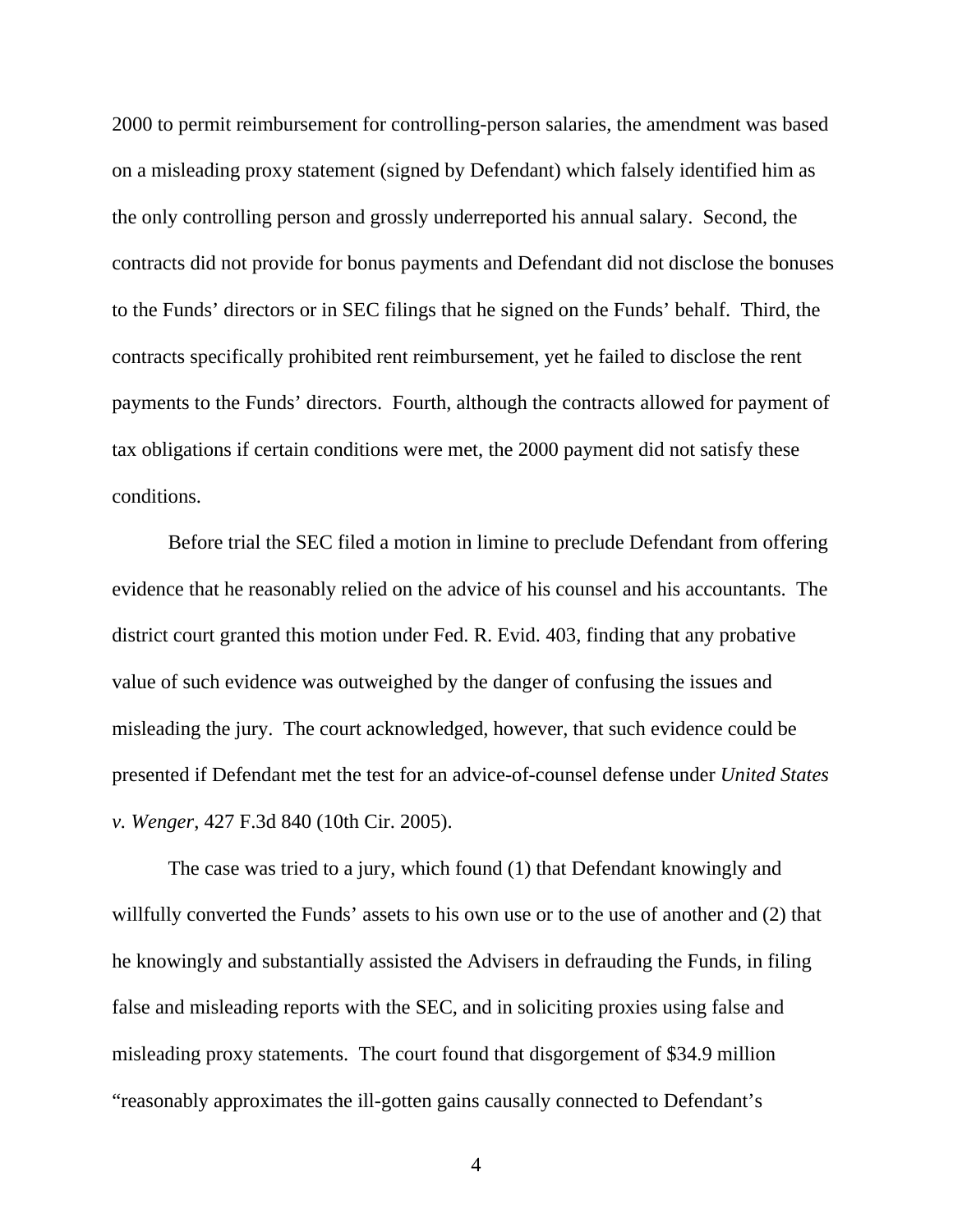violations," Aplt. App., Vol. 2 at 1880 (order granting SEC's motion for entry of final judgment), and that an order enjoining him from violating certain provisions of federal securities laws was warranted because "there is a reasonable and substantial likelihood that Defendant will again violate the securities laws," *id.* at 1876.

## **II. DISCUSSION**

Defendant appeals on two grounds: (1) that the injunction and disgorgement order, obtained under 15 U.S.C. § 78u(d)(1), (5), must be set aside because the claims accrued more than five years before the SEC brought its action and are therefore barred under the five-year statute of limitations in 28 U.S.C. § 2462 for government suits seeking penalties or forfeitures; and (2) that the district court erred in disallowing evidence of attorney and accountant participation to show his lack of knowledge of the misconduct. We address each in turn.

#### **A. Section 2462**

Unless another statute specifies otherwise, § 2462 sets a five-year limitations period for claims seeking certain sanctions. It states:

Except as otherwise provided by Act of Congress, an *action, suit or proceeding for the enforcement of any civil fine, penalty, or forfeiture*, pecuniary or otherwise, shall not be entertained unless commenced within five years from the date when the claim first accrued if, within the same period, the offender or the property is found within the United States in order that proper service may be made thereon.

*Id.* (emphasis added). "The construction and applicability of a federal statute of limitation is a question of law we review *de novo*." *United States v. Telluride Co.*, 146 F.3d 1241, 1244 (10th Cir. 1998). Statutes of limitation are interpreted narrowly in the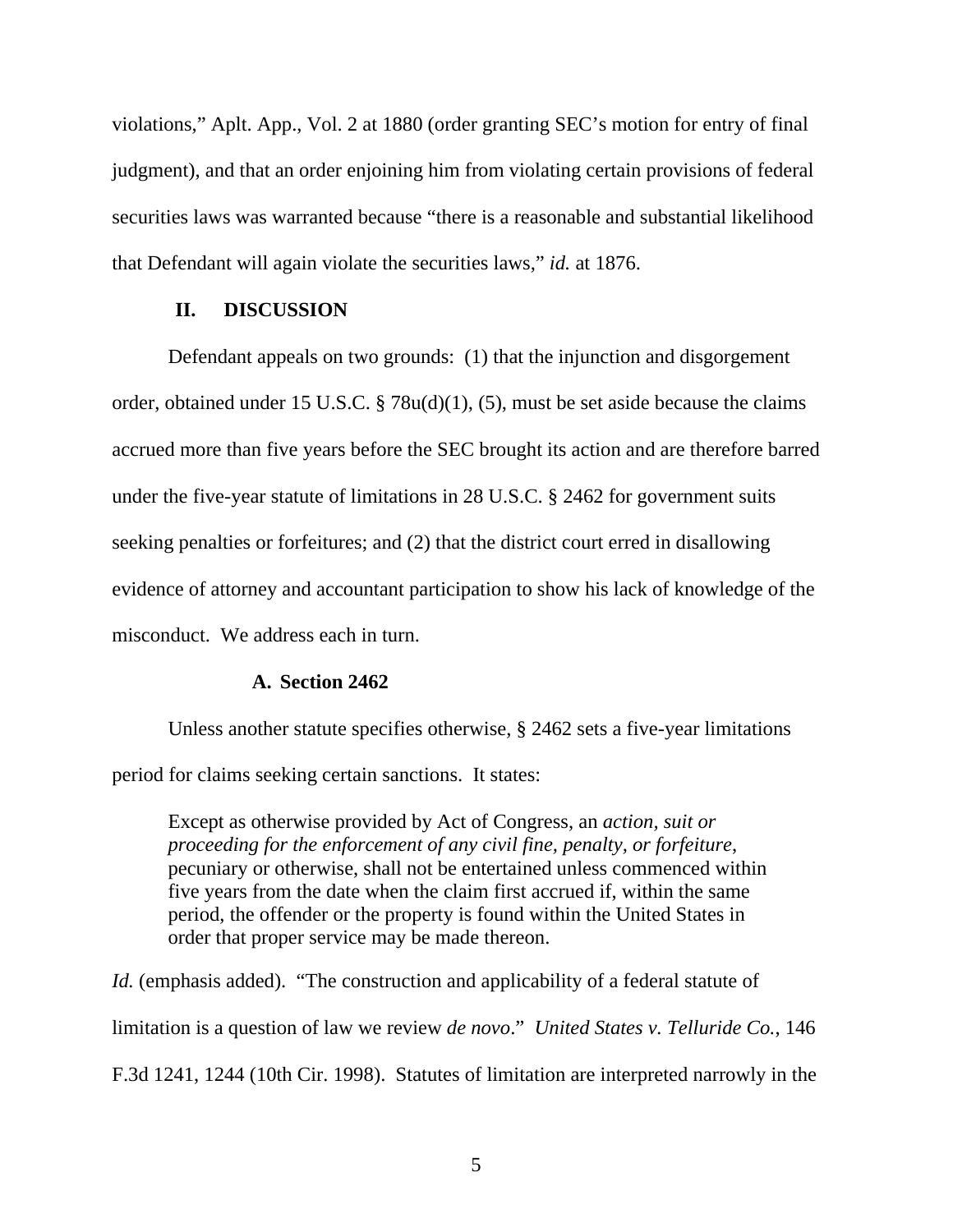government's favor "to protect the public from the negligence of public officers in failing to timely file claims in favor of the public's interests." *Id.* at 1246 n.7; *see also Guar. Trust Co. of New York v. United States*, 304 U.S. 126, 132–33 (1938) (public policy generally supports not imposing laches or statutes of limitations on the government). And we have also recognized that equitable claims are usually not subject to statutes of limitations. *See Telluride*, 146 F.3d at 1245.

Defendant argues that the injunction (an order to refrain from future violations of certain provisions of federal securities laws) is a penalty and the disgorgement order is a penalty or forfeiture within the meaning of § 2462. We first discuss the injunction.

# **1. Injunction**

The district court's final judgment ordered "that Defendant is permanently enjoined from directly or indirectly violating Section 206(1) and (2) of the Investment Advisers Act; Section 13(a) of the Exchange Act and Exchange Act Rules 12b-20, 13a-1, and 13a-13; Section 14(a) of the Exchange Act and Exchange Act Rule 14a-9; Section 37 of the Investment Company Act, and Section 205(a) of the Investment Advisers Act." Aplt. App., Vol. 2 at 1883 (final judgment). We fail to see how an order to obey the law is a penalty. Its purpose is not to penalize Defendant; after all, everyone has a duty to obey the law. It is to protect the public by giving Defendant an added incentive to conduct himself in accordance with the securities laws: violating the injunction would subject him to the court's contempt power, *see* 18 U.S.C. § 401(3) (authorizing courts to punish disobedience of a lawful order). It has been recognized for some time that such an order is "purely remedial and preventative," and not a penalty or forfeiture. *Drath v.*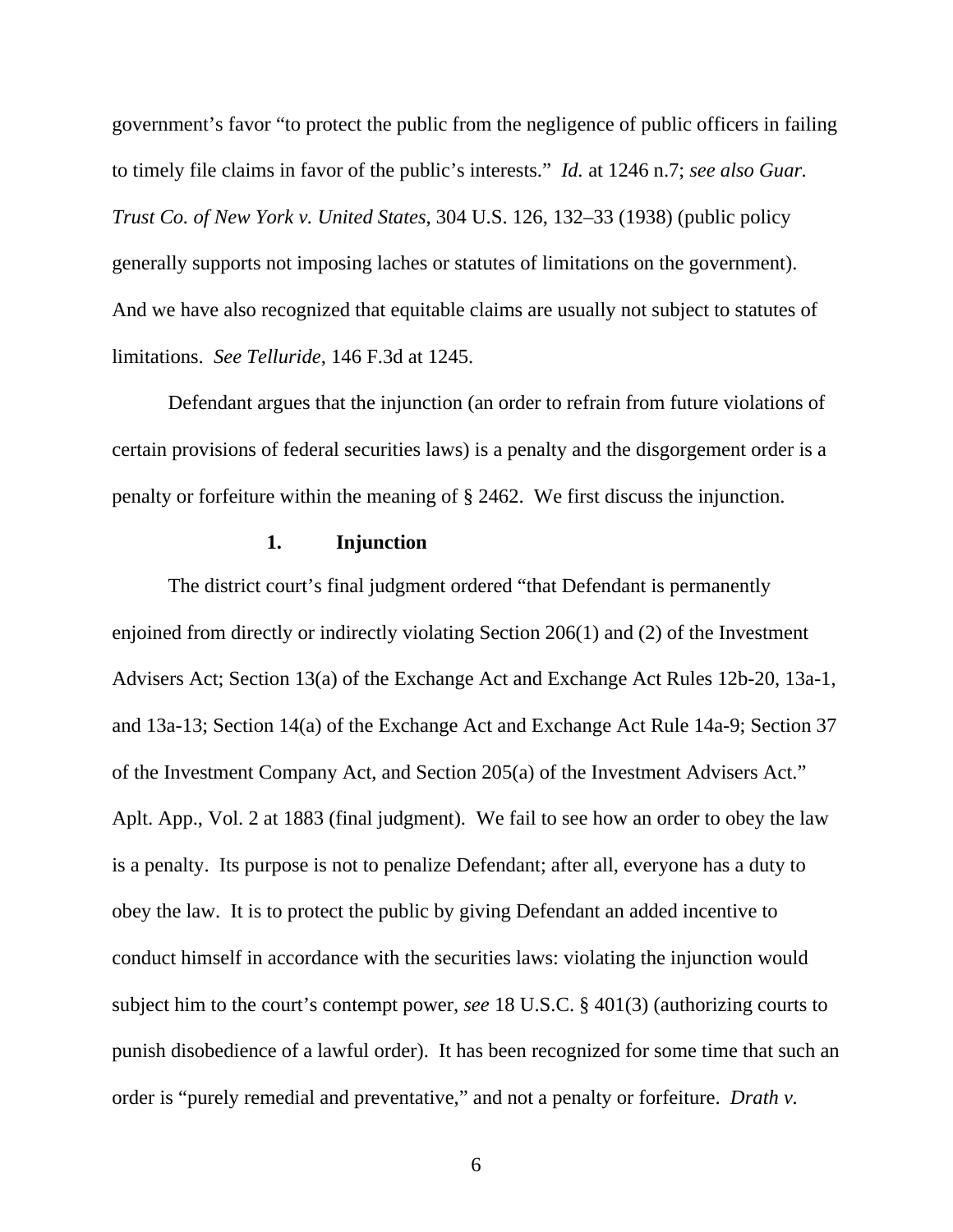*F.T.C.*, 239 F.2d 452, 454 (D.C. Cir. 1956) (internal quotation marks omitted); *see id.* ("One is not prosecuted by being told to desist from illegal conduct, nor does he thereby suffer the imposition of a penalty or the forfeiture of any legally-protected right or property."); *Welch Sci. Co. v. N.L.R.B.*, 340 F.2d 199, 202–03 (2d Cir. 1965) (NLRB's order that "the company should cease and desist from interrogating the New York employees concerning their [union] membership" (a violation of the National Labor Relations Act) was "purely remedial"); *cf. Hecht Co. v. Bowles*, 321 U.S. 321, 329 (1944) ("The historic injunctive process was designed to deter, not to punish."). More recently, the D.C. Circuit applied that proposition to hold that § 2462 does not apply to an SEC cease-and-desist order to refrain from violating securities laws. *See Riordan v. S.E.C.*, 627 F.3d 1230, 1234–35 (D.C. Cir. 2010); *In the Matter of Guy P. Riordan*, Release No. 9085, 2009 WL 4731397 (Dec. 11, 2009) (ordering "that Guy P. Riordan cease and desist from committing or causing any violations or future violations of Section 17(a) of the Securities Act of 1933, Section 10(b) of the Securities Exchange Act of 1934, and Exchange Act Rule 10b-5"). We fully agree with the D.C. Circuit.

Defendant relies on another decision by that circuit, *Johnson v. S.E.C.*, 87 F.3d 484, 491–92 (D.C. Cir. 1996), holding that the SEC injunction in that case did impose a penalty. But in *Johnson* the injunction censured the violator and imposed a six-month disciplinary suspension "from acting in a supervisory capacity with any broker or dealer." *Id.* at 486. The court held that on the facts of record "it is evident that the sanctions here were not based on any . . . showing of the risk she posed to the public, but rather were based on [her] alleged failure reasonably to supervise [a subordinate]." *Id.* at 489. The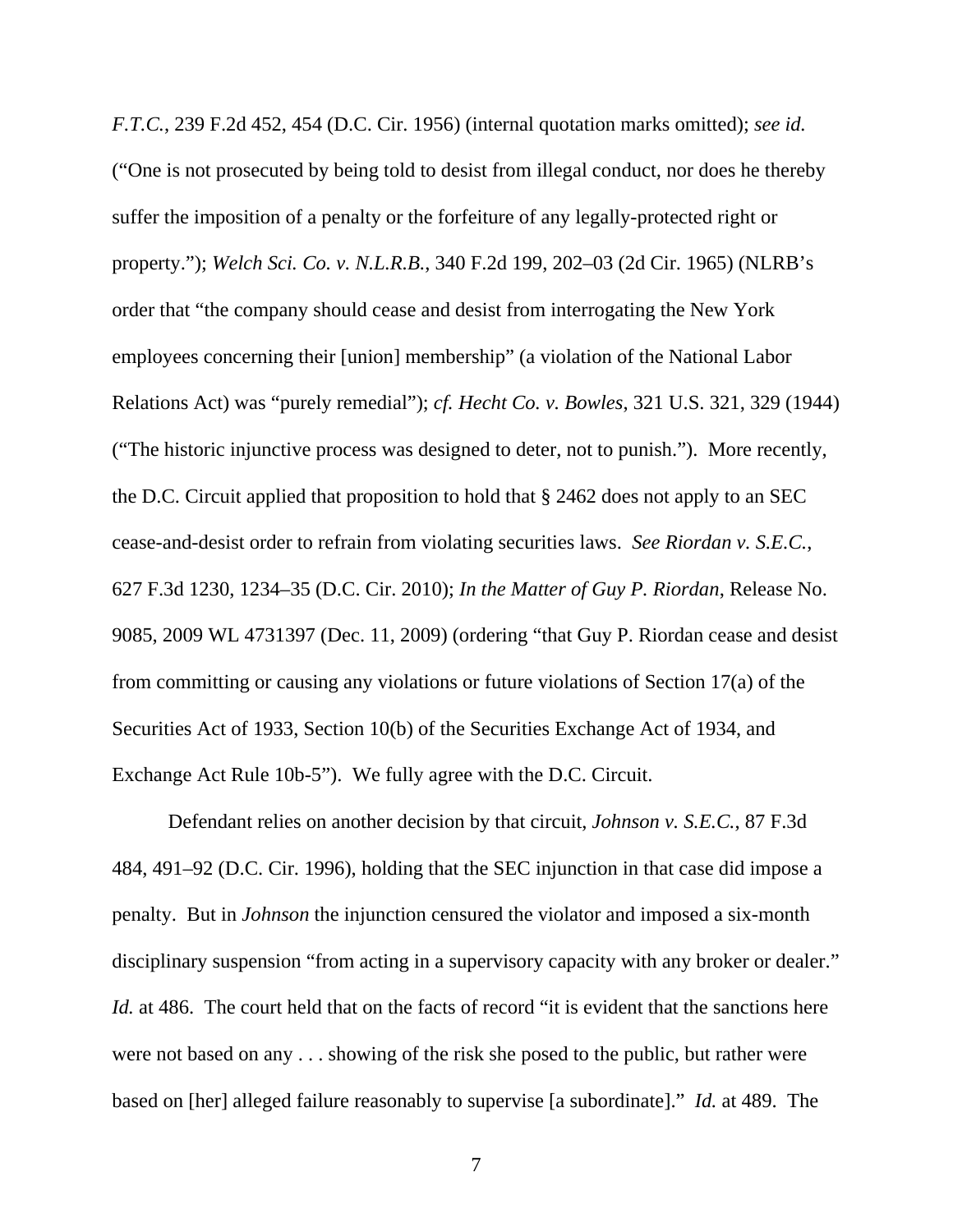court rejected the SEC's contention that "the sanctions were imposed not as punishment for past dereliction, but primarily because of [her] present danger to the public." *Id.* at 490. We need not assess whether we agree with that opinion. We need only point out that there is a qualitative difference between a disciplinary suspension and being ordered to comply with the law. There is no inconsistency between the circuit's decision in *Johnson* and its later decision in *Riordan* holding that § 2462 does not apply to an order requiring compliance with the securities laws.

Finally, Defendant argues that in light of his age, insolvency (and meager prospects of recovering from it), and the passage of time since his unlawful conduct, he is unlikely to engage in the conduct for which he is liable here, so the injunction must be intended solely to punish him. He further argues that the SEC did not allege any wrongdoing by him after the Funds and the Advisers were dissolved, so he is being punished for past conduct, as in *Johnson*. We are not persuaded. If Defendant is not going to engage in securities-related activity, the order does not punish him. And the absence of SEC allegations of recent misconduct did not preclude the district court from finding that he still poses a risk to the public. The court found that Defendant's occupation would "present opportunities for future violations" because of his extensive experience with owning and controlling investment-adviser firms and operating investment companies. Also, noting Defendant's work history, his extravagant lifestyle, and his demeanor, the court expressly rejected his statement that he would not engage in business activity that could present opportunities for future securities-laws violations. These are factual matters and the court did not clearly err in its findings. *See Att'y. Gen.*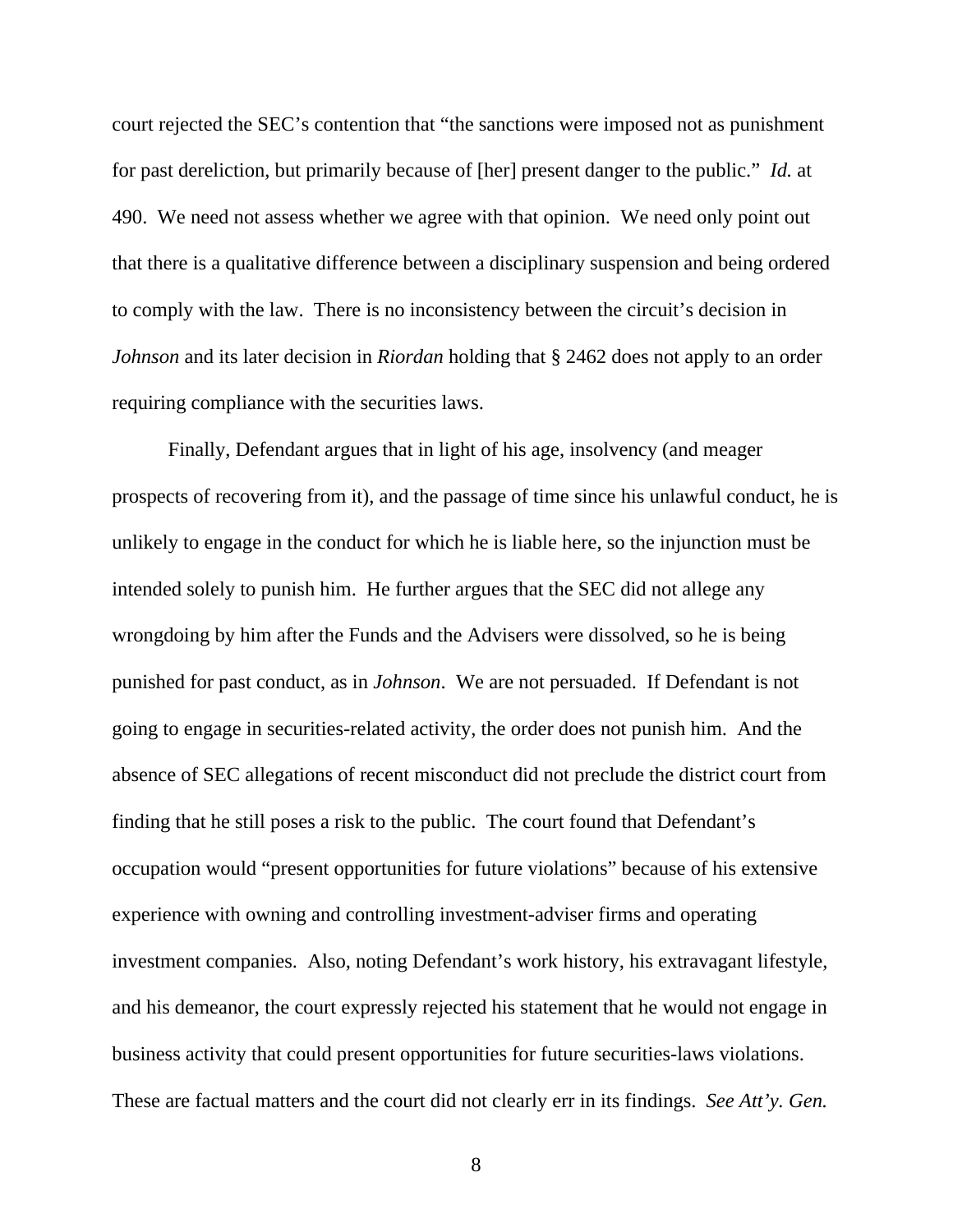*of Oklahoma v. Tyson Foods, Inc.*, 565 F.3d 769, 775–76 (10th Cir. 2009) (factual findings underlying injunction are reviewed for clear error).

#### **2. Disgorgement**

Disgorgement "consists of factfinding by a district court to determine the amount of money acquired through wrongdoing—a process sometimes called 'accounting'—and an order compelling the wrongdoer to pay that amount plus interest to the court." *United States v. Badger*, 818 F.3d 563, 566 (10th Cir. 2016) (internal quotation marks omitted). The amount of the disgorgement is essentially the same whether the relief is sought in a private cause of action or, as in this case, by the government. *See* 15 U.S.C. § 78u(d)(5) (authorizing court to grant equitable relief sought by SEC); *F.T.C. v. Bronson Partners, LLC*, 654 F.3d 359, 369–70 (2d Cir. 2011) (affirming district court's award because it "satisfies the requirements of equitable disgorgement").

Defendant, who owned and controlled the Advisers, misappropriated \$34.9 million from the Funds between 1995 and 2006 to pay salaries and bonuses to officers of the Advisers (including himself), to pay the Advisers' office rent, and to pay phony "tax distributions." The district court ordered him to disgorge this money that went to him and his subordinate cohorts, finding that the sum "reasonably approximates the ill-gotten gains causally connected to [his] violations." Aplt. App., Vol. 2 at 1880. Defendant claims that the disgorgement order is a penalty or forfeiture. We disagree. We first address the claim that it is a penalty.

We have previously said that disgorgement is not a penalty under § 2462 because it is remedial. *See Telluride*, 146 F.3d at 1247 ("[O]ther equitable remedies, *such as*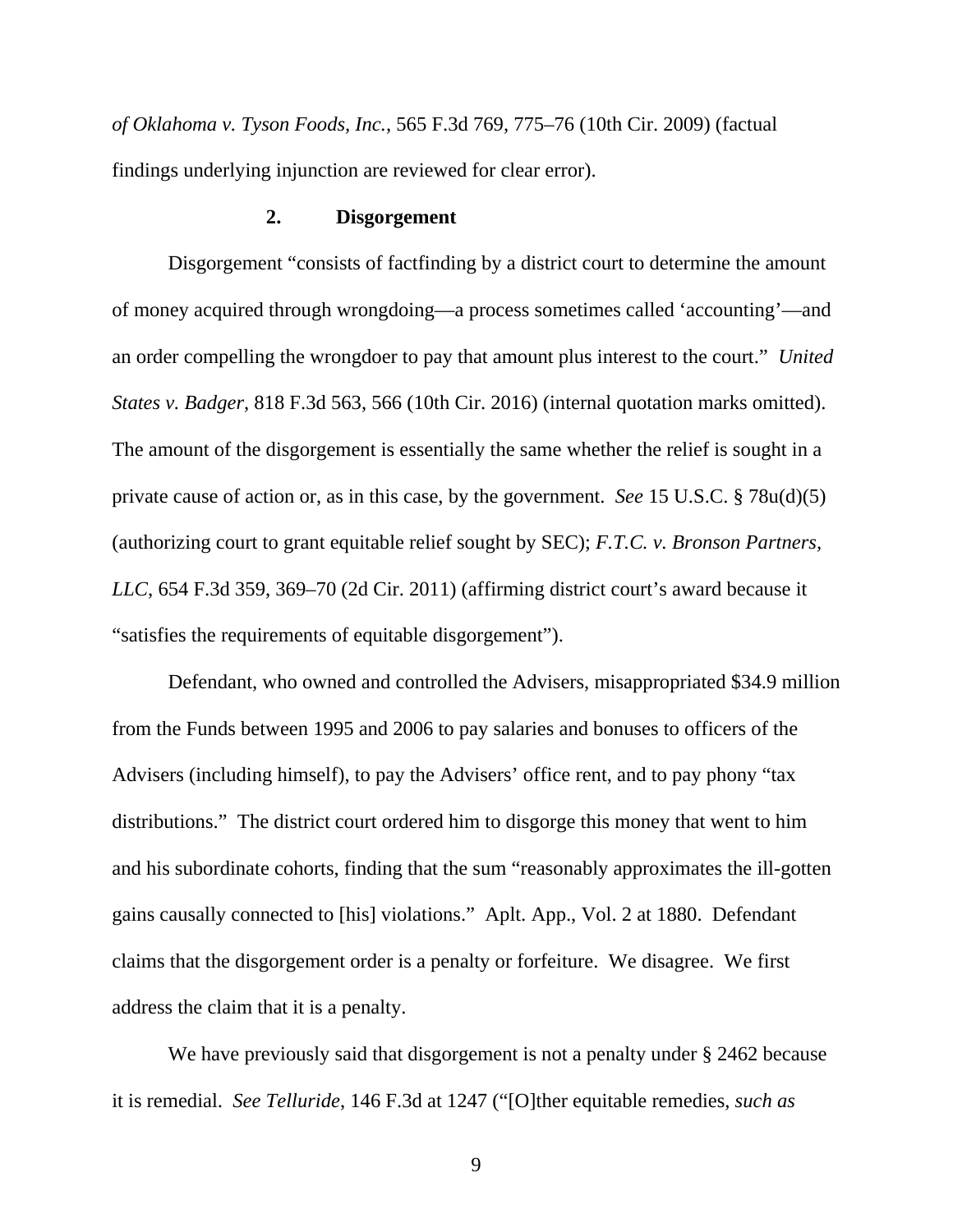*disgorgement*, which sanction past conduct, are remedial [rather than punitive]." (emphasis added)). Other circuits have similarly held that it is not. *See Riordan*, 627 F.3d at 1234 ("[D]isgorgement orders are not penalties, at least so long as the disgorged amount is causally related to the wrongdoing."); *S.E.C. v. Tambone*, 550 F.3d 106, 148 (1st Cir. 2008) ("[T]he applicable five-year statute of limitations period [the defendant] invokes applies only to penalties sought by the SEC, not its request for injunctive relief or the disgorgement of ill-gotten gains."), *withdrawn*, 573 F.3d 54 (1st Cir. 2009), *reinstated in relevant part*, 597 F.3d 436, 450 (1st Cir. 2010).

The reasons for this view are clear. Properly applied, the disgorgement remedy does not inflict punishment. "The object of restitution [in the disgorgement context] . . . is to eliminate profit from wrongdoing while avoiding, so far as possible, the imposition of a penalty." Restatement (Third) of Restitution and Unjust Enrichment § 51(4) (Am. Law Inst. 2010). Disgorgement just leaves the wrongdoer "in the position he would have occupied had there been no misconduct." *Id.* § 51 cmt. k; *see id.* ("Disgorgement of wrongful gain is not a punitive remedy."). To be sure, disgorgement serves a deterrent purpose, but it does so only by depriving the wrongdoer of the benefits of wrongdoing. *See S.E.C. v. Contorinis*, 743 F.3d 296, 301 (2d Cir. 2014) ("[D]isgorgement does not serve a punitive function . . . . [Its] underlying purpose is to make lawbreaking unprofitable for the law-breaker . . . ."); *S.E.C. v. First City Fin. Corp.*, 890 F.2d 1215, 1231 (D.C. Cir. 1989) ("[D]isgorgement primarily serves to prevent unjust enrichment . . . ."). Indeed, if punishment is required, disgorgement can be supplemented with exemplary damages. *See* Restatement (Third) § 51 cmt. k.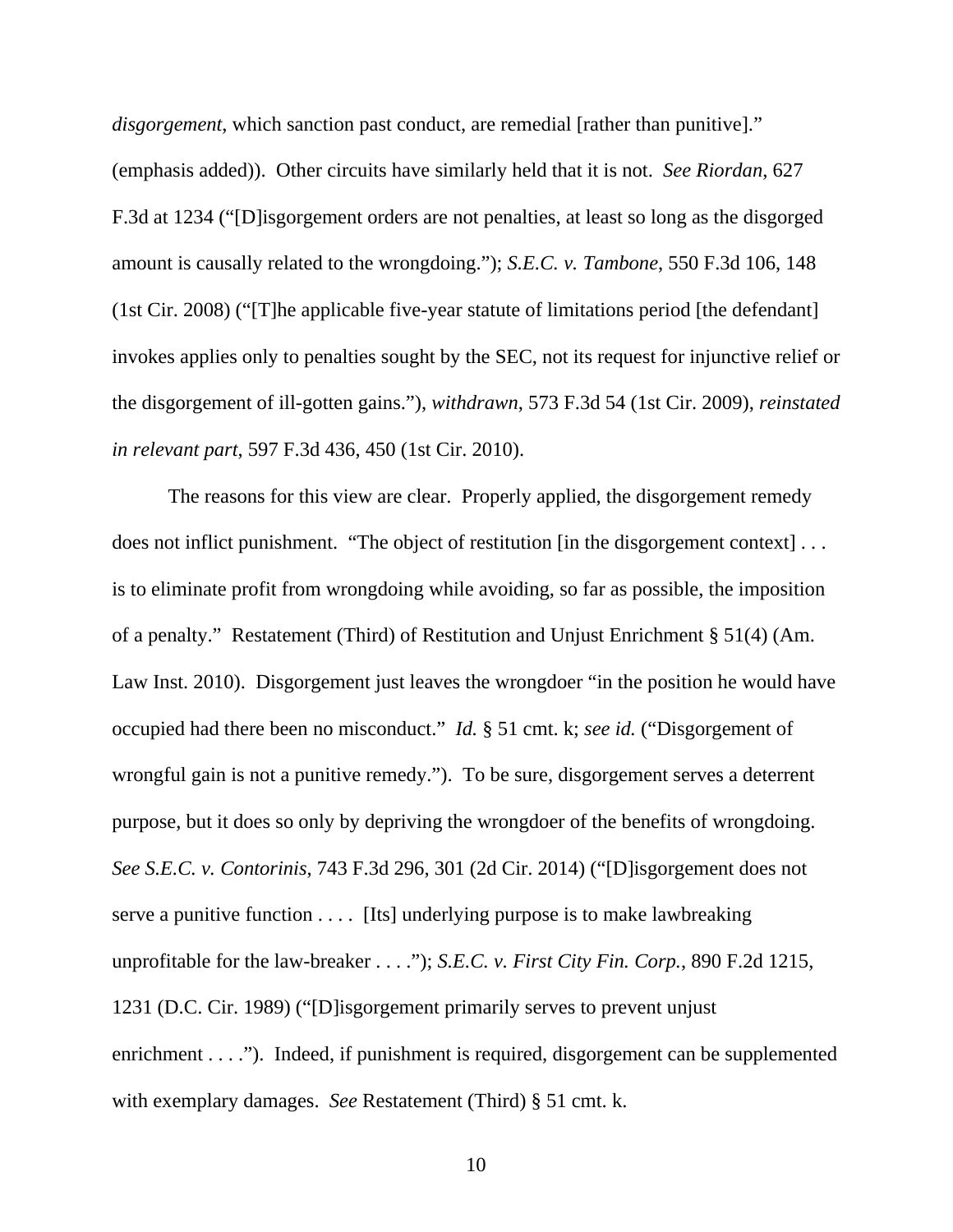Defendant complains that the disgorgement order is punitive because he is being required to disgorge more than he actually gained himself (some of the misappropriated money went to others). But there is nothing punitive about requiring a wrongdoer to pay for all the funds he caused to be improperly diverted to others as well as to himself. S*ee Contorinis*, 743 F.3d at 307 ("[W]hen third parties have benefitted from illegal activity, it is possible to seek disgorgement from the violator, even if that violator never controlled the funds. The logic of this . . . is that to fail to impose disgorgement on such violators would allow them to unjustly enrich their affiliates."); *S.E.C. v. Platforms Wireless Int'l Corp.*, 617 F.3d 1072, 1098 (9th Cir. 2010) ("A person who controls the distribution of illegally obtained funds is liable for the funds he or she dissipated as well as the funds he or she retained."); *S.E.C. v. JT Wallenbrock & Assocs.*, 440 F.3d 1109, 1114–15 (9th Cir. 2006) (defendant was not entitled to deduct business and operating expenses from the amount of his disgorgement because "it would be unjust to permit the defendants to offset against the investor dollars they received the expenses of running the very business they created to defraud those investors into giving the defendants the money in the first place"); *S.E.C. v. Banner Fund Int'l*, 211 F.3d 602, 617 (D.C. Cir. 2000) ("[A]n order to disgorge establishes a personal liability, which the defendant must satisfy regardless whether he retains the selfsame proceeds of his wrongdoing."). After all, we do not consider it punitive to require a personal-injury tortfeasor to pay for all damages caused by his tort (say, a motor-vehicle accident) even if he gained nothing thereby.

Defendant also argues that the disgorgement order is punitive because in light of his age (late sixties) and insolvency, there is no prospect of his restoring the gains he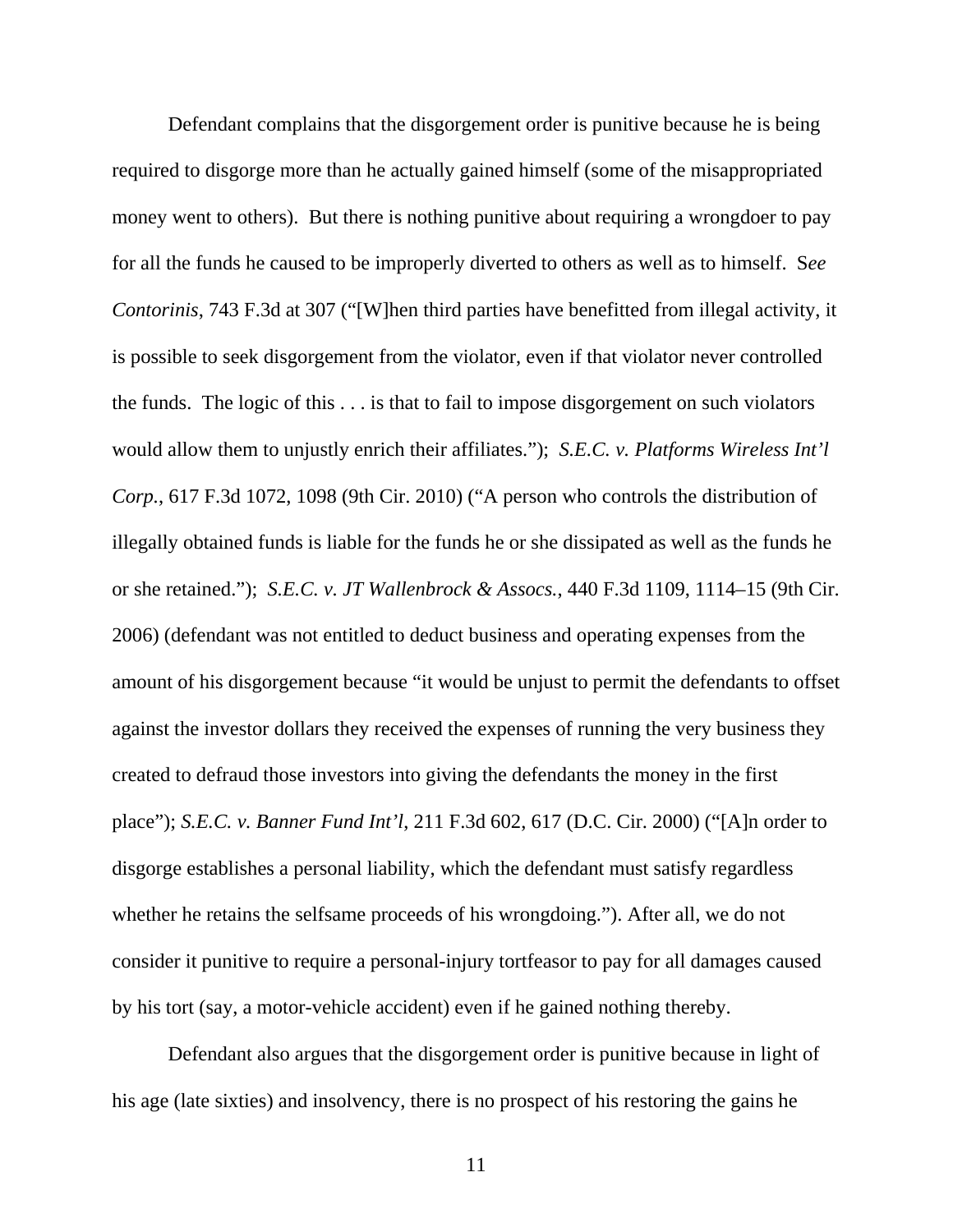received. But the likelihood of the government's recovery is irrelevant to determining whether his disgorgement order is punitive or remedial because it does not change the nature of the sanction. The disgorgement order does not require Defendant to do more than he is capable of.

Defendant next contends that disgorgement is a "forfeiture." To be sure, in common English the words *forfeit* and *disgorge* (as well as *relinquish*) capture similar concepts; one subject to formal forfeiture could be said to "disgorge" what is forfeited. The definitions in the leading legal dictionary, although different, also have similarities. *See Black's Law Dictionary* 568, 765 (10th ed. 2014) (defining *disgorgement* as "[t]he act of giving up something (such as profits illegally obtained) on demand or by legal compulsion," and *forfeiture* as "[t]he loss of a right, privilege, or property because of a crime, breach of obligation, or neglect of duty"). Because of these similarities the Eleventh Circuit recently held that disgorgement is a forfeiture under § 2462. *See S.E.C. v. Graham*, 823 F.3d 1357, 1363–64 (11th Cir. 2016).

Other circuits have a different view. *See Riordan*, 627 F.3d at 1234; *Tambone*, 550 F.3d at 148 (§ 2462 does not apply to disgorgement); *see also S.E.C. v. Saltsman,*  No. 07-CV-4370 (NGG) (RML), 2016 WL 4136829, at \*25–29 (E.D.N.Y. Aug. 2, 2016) (rejecting *Graham* and citing three other district courts sharing that view). Respectfully, we also see things a bit differently. The word *forfeiture* in § 2462 must be read in the context of government causes of action—"an action, suit or proceeding," 28 U.S.C. § 2462. Government forfeiture actions date back to the early days of the Republic, and for most of the time since then have had a narrow focus. Forfeiture was an in rem procedure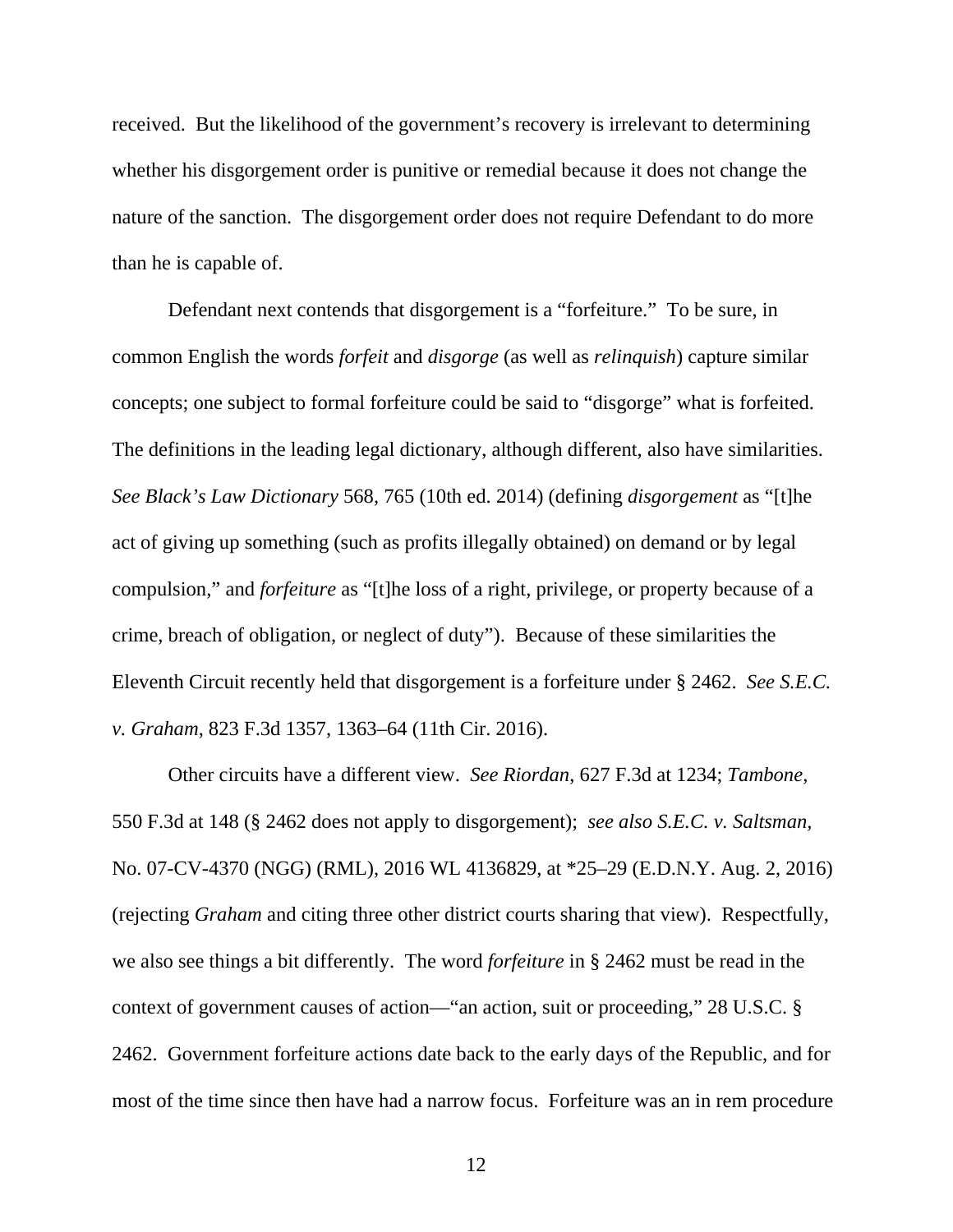to take "tangible property used in criminal activity." *United States v. 92 Buena Vista Ave*., 507 U.S. 111, 118 (1993). Indeed, *Black's Law Dictionary* defines *civil forfeiture*— which, in our view, is the relevant definition here—as "[a]n in rem proceeding brought by the government against property that either facilitated a crime or was acquired as a result of criminal activity." As the Supreme Court has summarized: "The First Congress enacted legislation authorizing the seizure and forfeiture of ships and cargos involved in customs offenses. Other statutes authorized the seizure of ships engaged in piracy . . . . Later statutes involved the seizure and forfeiture of distilleries and other property used to defraud the United States of tax revenues from the sale of alcoholic beverages." *Id.* at 119–20. The owner of the seized property could be completely innocent of any wrongdoing, and the value of the property taken have no necessary relation to any loss to others or gain to the owner. A modern-day example makes the point. In *Calero-Toledo v. Pearson Yacht Leasing Co.*, 416 U.S. 663 (1974), the Supreme Court affirmed a forfeiture proceeding in which a yacht was seized from an innocent owner after government officers apparently found only one marijuana cigarette on the yacht while it was under the control of the lessee, *see id.* at 693 (Douglas, J., dissenting).

 When the term *forfeiture* is linked in § 2462 to the undoubtedly punitive actions for a *civil fine* or *penalty*, it seems apparent that Congress was contemplating the meaning of *forfeiture* in this historical sense. The nonpunitive remedy of disgorgement does not fit in that company. *See* Antonin Scalia & Bryan A. Garner, *Reading Law: The Interpretation of Legal Texts* ch. 31, 195–98 (2012) ("Associated words bear on one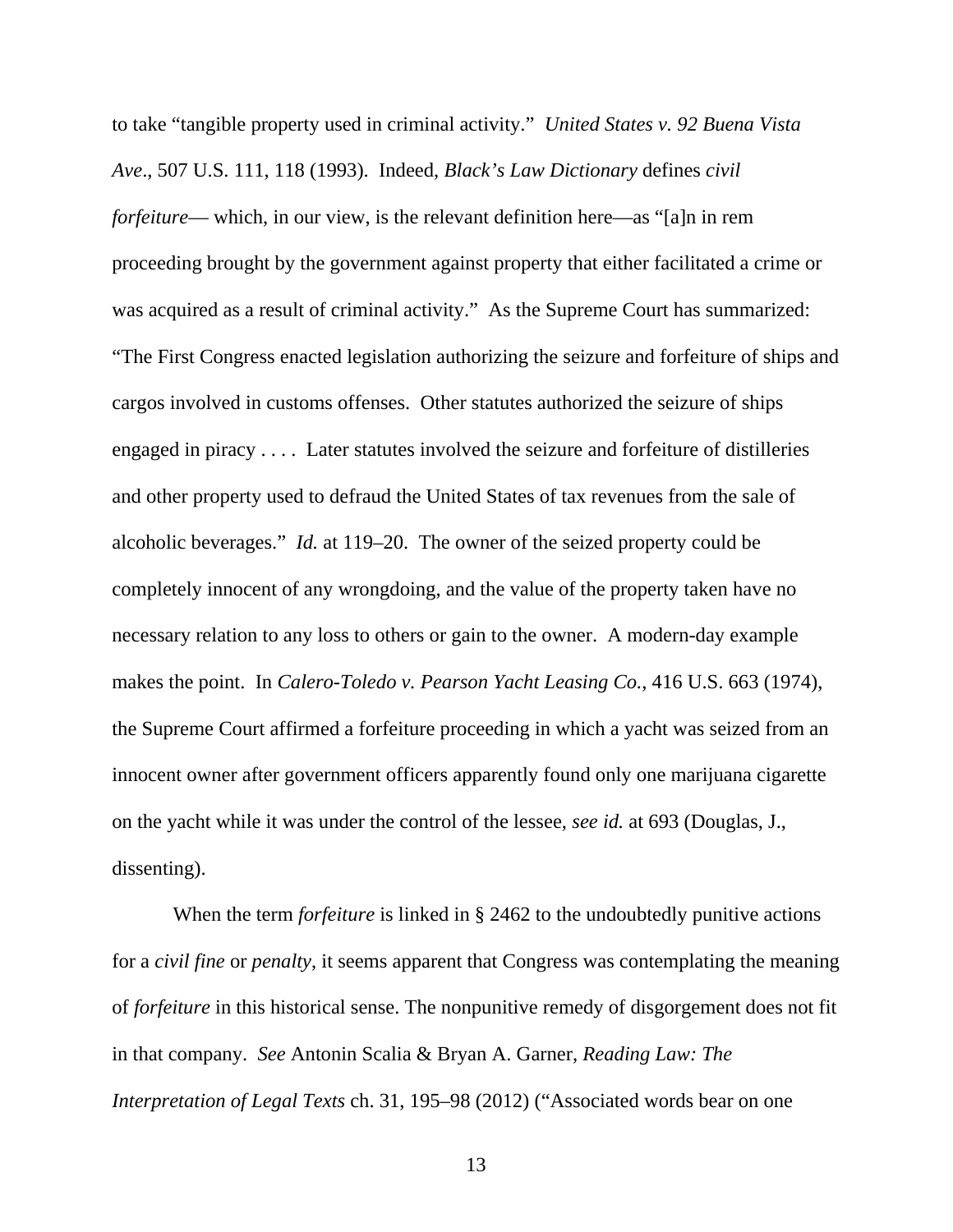another's meaning (*noscitur a sociis*)."). In fact, construing a predecessor to § 2462, which imposed a five-year limitations period for a "suit or prosecution for any penalty or forfeiture," the Supreme Court said that "[t]he words 'penalty or forfeiture' in this section refer to something imposed in a punitive way for an infraction of a public law." *Meeker v. Lehigh Valley R.R. Co.*, 236 U.S. 412, 423 (1915).

We recognize that in recent years some federal forfeiture statutes have been expanded to include disgorgement-type remedies, *see* 18 U.S.C. § 1963(a)(3) (authorizing forfeiture of *proceeds* from racketeering activity); 21 U.S.C. § 881(a)(6) (authorizing forfeiture of the *proceeds* of illegal drug transactions). But this is a recent development, occurring decades after § 2462 was enacted in 1948. The Supreme Court recently discussed the development in *United States v. 92 Buena Vista Ave.*, 507 U.S. 111 (1993) (addressing scope of innocent-owner exception to federal forfeiture statute). The introduction of "disgorgement" features in the forfeiture laws began with the 1978 amendment to the Comprehensive Drug Abuse Prevention and Control Act of 1970, which "authorize<sup>[d]</sup> the seizure and forfeiture of proceeds of illegal drug transactions" and continued with the 1984 amendment to the Racketeer Influenced and Corrupt Organizations Act, which likewise authorized "forfeiture of 'proceeds'" from racketeering activity. *Id.* at 121 & n.16. These changes in the forfeiture statutes "marked" an important *expansion* of governmental power." *Id.* at 121 (emphasis added). But this expansion should not expand the meaning of the word *forfeiture* in § 2462 to encompass traditional disgorgement remedies outside those forfeiture statutes. We have said that when interpreting statutory language, "words will be interpreted as taking their ordinary,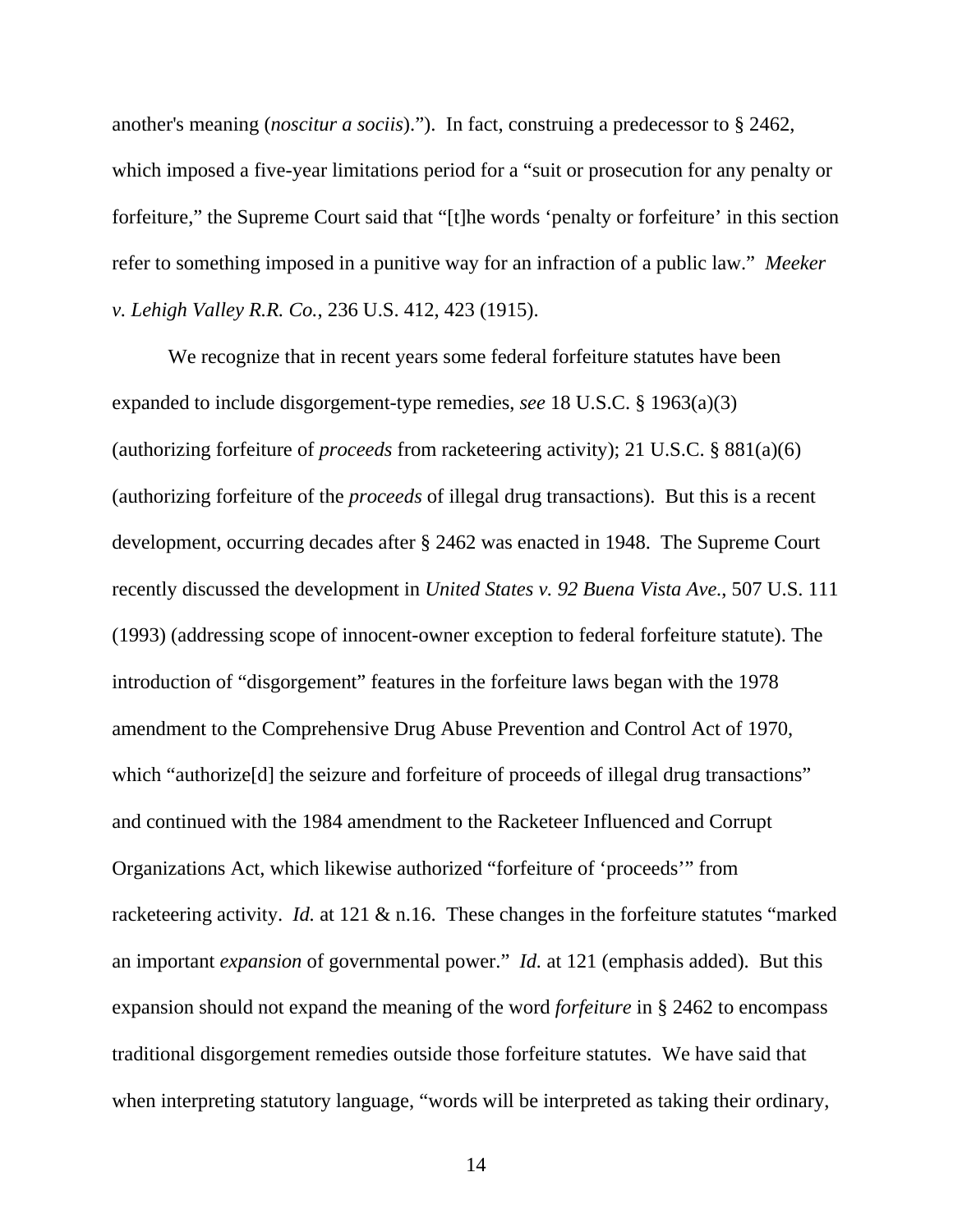contemporary, common meaning at the time Congress enacted the statute." *Hackwell v. United States*, 491 F.3d 1229, 1236 (10th Cir. 2007) (internal quotation marks omitted).

Further, we must not forget that we are to construe § 2462 in the government's favor to avoid a limitations bar. *See Telluride*, 146 F.3d at 1246 & n.7. We should not strain to expand the meaning of the statute's language to restrict the government. We conclude that the disgorgement order in this case is not a forfeiture within the meaning of § 2462.

Because we hold that the disgorgement order and injunction in this case are neither penalties nor forfeitures under § 2462, we need not decide whether (as requested by the government) the statute is inapplicable to all equitable remedies; nor need we decide whether disgorgement remedies in forfeiture statutes come under § 2462. And for the same reason, we need not address Defendant's arguments that the government's causes of action accrued more than five years before it filed suit and that the statute is jurisdictional.

#### **B. Evidence of the Participation of Lawyers and Accountants**

Defendant argues that the district court erred in disallowing his proffered evidence of attorney and accountant participation. He asserts that the evidence was proper to "show[] that, because of his dealings with the Funds' lawyers and accountants, he had no contemporaneous awareness that he was 'part of an overall activity that was improper' and did not knowingly assist primary violation, of which he was unaware." Aplt. Br. at 61.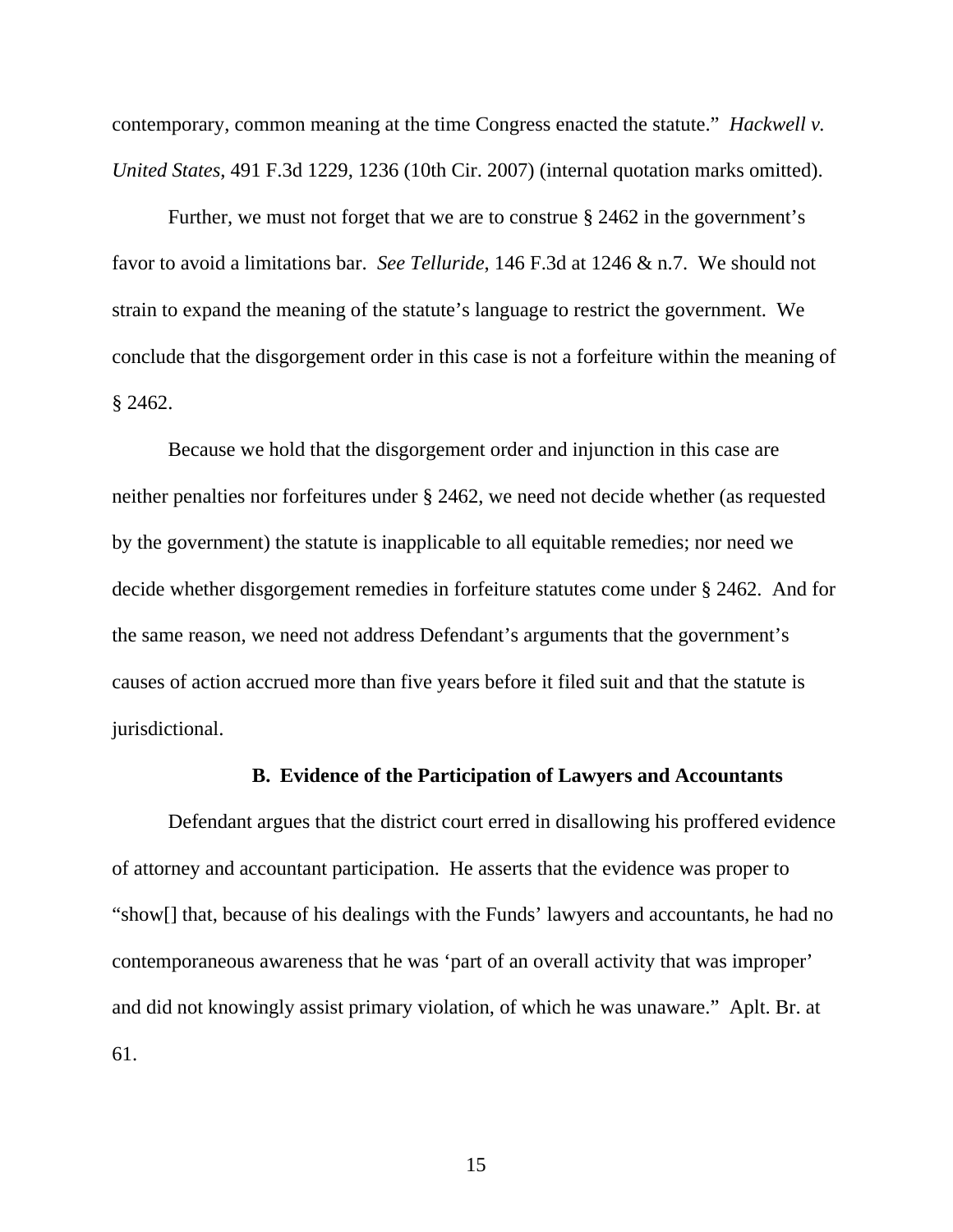Evidence of reliance on professionals such as attorneys and accountants is,

however, significantly restricted in this circuit. Under the standard set forth in *Wenger*, ordinarily "the defendant must show (1) a request for advice of [independent] counsel on the legality of a proposed action, (2) full disclosure of the relevant facts to counsel, (3) receipt of advice from counsel that the action to be taken will be legal, and (4) reliance in good faith on counsel's advice," 427 F.3d at 853 (internal quotation marks omitted); *see C.E. Carlson, Inc. v. S.E.C.*, 859 F.2d 1429, 1436 (10th Cir. 1988). Defendant does not contend that he satisfied the *Wenger* requirements in seeking to put on evidence regarding his attorneys and accountants. Rather, he argues that *Wenger* is inapplicable. As we understand his position, it is that restrictions on evidence of reliance on professionals concerns only evidence offered to negate specific intent such as willfulness or intent to defraud. Here, in contrast, he claims to be offering the evidence to negate his knowledge of relevant facts. That may be a valid distinction. If a defendant contends that a professional adviser failed to convey historical facts, *Wenger* may not apply. But if Defendant is merely saying that a professional adviser failed to convey the "fact" that a transaction contravened a contract or a statute (that is, failed to convey professional advice), *Wenger* controls. Unfortunately for Defendant, his briefs on appeal do not preserve the issue. Although he cites to the record, we decline to review his challenge to the exclusion of evidence because his briefs fail to identify specific items of testimony that would have been offered and to state why each would have been relevant. *See Reinhart v. Lincoln County*, 482 F.3d 1225, 1228 n.1 (10th Cir. 2007) (citation to record did not preserve issue). Moreover, even if Defendant's evidence was somewhat